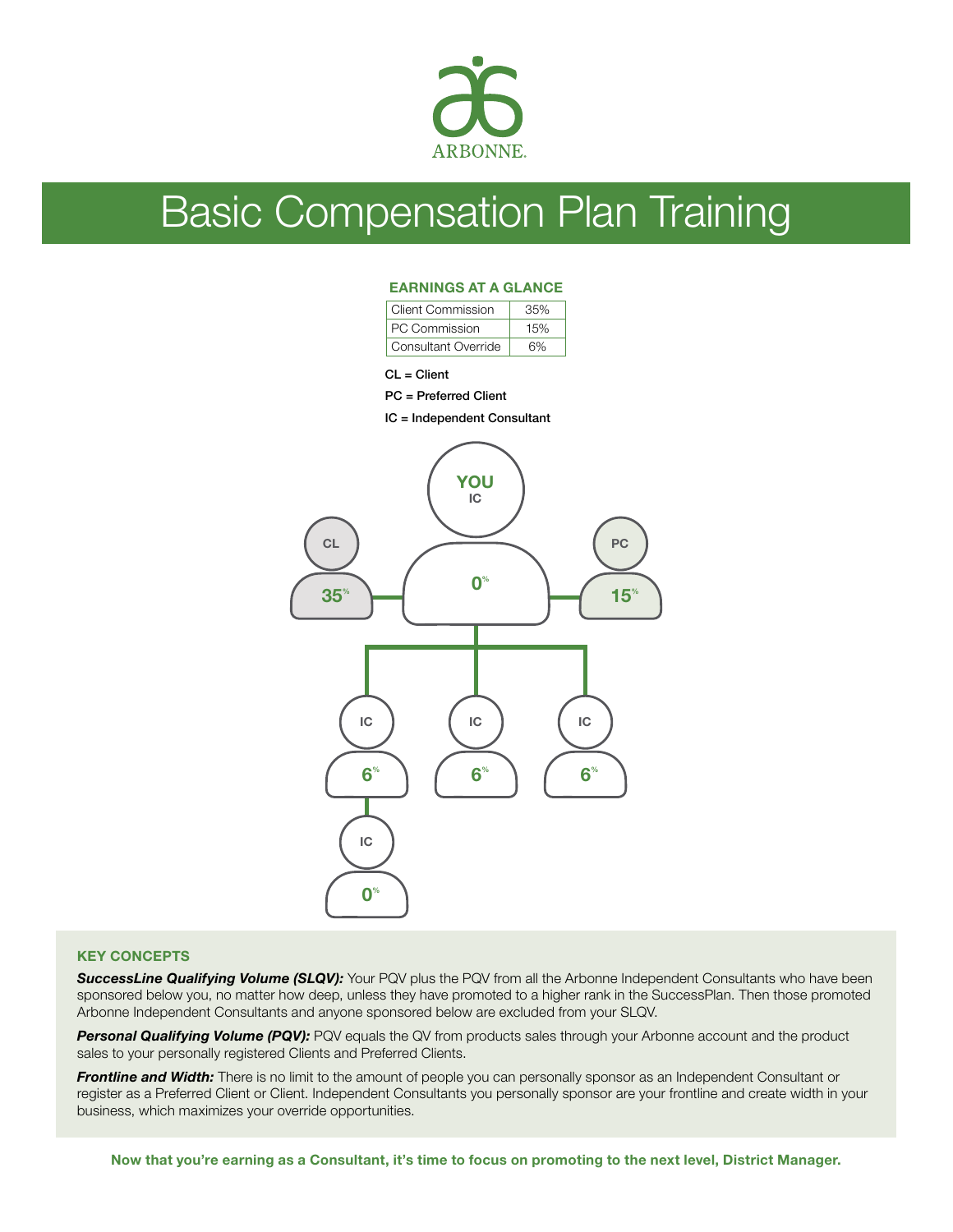| <b>EARNINGS AT A GLANCE</b> |                 |  |  |  |  |  |
|-----------------------------|-----------------|--|--|--|--|--|
| <b>Client Commission</b>    | 35%             |  |  |  |  |  |
| PC Commission               | 15%             |  |  |  |  |  |
| <b>Overrides</b>            | <b>District</b> |  |  |  |  |  |
| Central                     | 8%              |  |  |  |  |  |
|                             |                 |  |  |  |  |  |
| 1st Generation              | 8%              |  |  |  |  |  |
| 2nd Generation              | 2%              |  |  |  |  |  |

District

DM = District Manager

EDM = Executive District Manager



# KEY CONCEPTS

**Pick-Up Credit:** This is a volume credit you receive, for purposes of calculating qualification for titles only and not compensation, when your 1st generation Manager/VP promotes to a higher rank in the SuccessPlan than you. You can apply a maximum of one pick-up credit, regardless of how many you have promoted, to count toward your QV requirement each applicable month during your qualification period.

**Executive:** When you promote a Consultant from your Central District to your 1st Generation District, you become an Executive District Manager.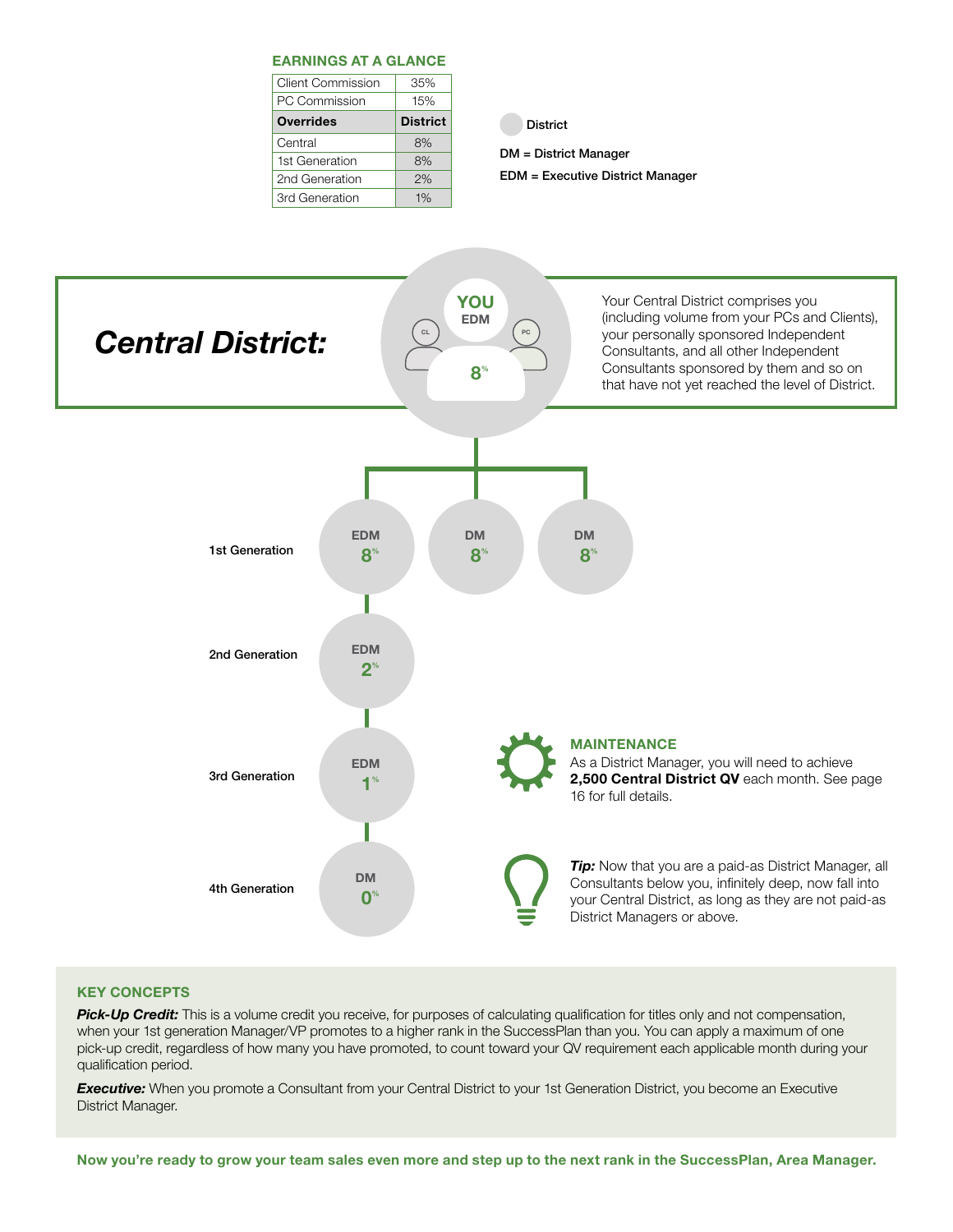

# KEY CONCEPTS

**Executive:** When you promote a District Manager from your Central Area to your 1st Generation Area, you become an Executive Area Manager.

Now that you've learned how to manage a team, now it's time to step up to a leadership position at Regional Vice President.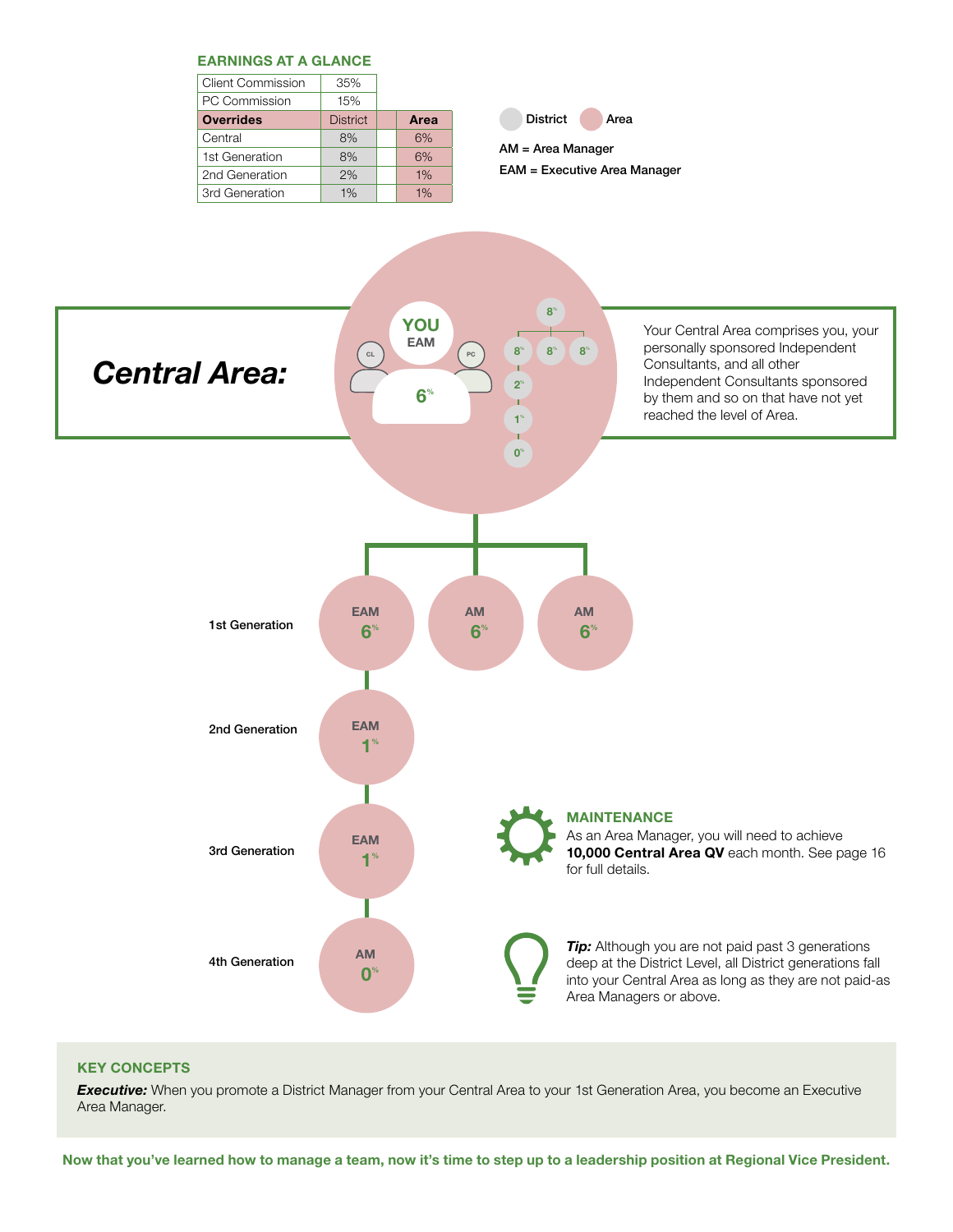

## KEY CONCEPTS

*RVP Promotion Credit:* 10,000 QV credit for each of your 1st generation paid-as RVPs or above, that you may apply to your Central Region QV each month only for the purpose of meeting your RVP Maintenance and Mercedes-Benz Car Bonus Program volume requirements. You are not paid compensation on these credits.